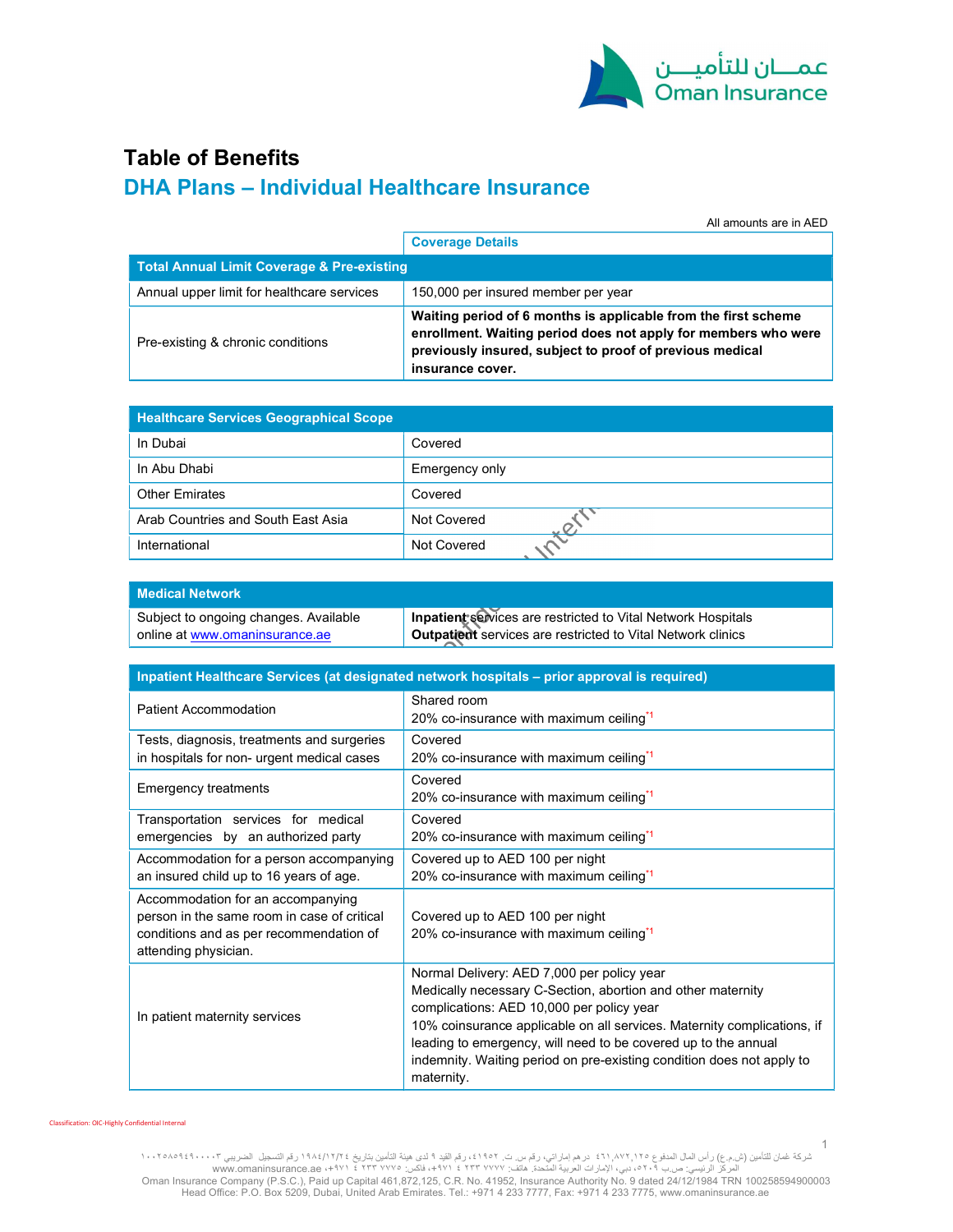

|                                                                                                                                                                                                                                                                                                                                                                                              | <b>Coverage Details</b>                                                                                                                                                                                                                                                                                                                                                                                                                                                                                                                                                                                                                                                                                                                         |  |  |  |
|----------------------------------------------------------------------------------------------------------------------------------------------------------------------------------------------------------------------------------------------------------------------------------------------------------------------------------------------------------------------------------------------|-------------------------------------------------------------------------------------------------------------------------------------------------------------------------------------------------------------------------------------------------------------------------------------------------------------------------------------------------------------------------------------------------------------------------------------------------------------------------------------------------------------------------------------------------------------------------------------------------------------------------------------------------------------------------------------------------------------------------------------------------|--|--|--|
| Outpatient Healthcare Services (at designated network clinics - prior approval is required except GP                                                                                                                                                                                                                                                                                         |                                                                                                                                                                                                                                                                                                                                                                                                                                                                                                                                                                                                                                                                                                                                                 |  |  |  |
| consultation)                                                                                                                                                                                                                                                                                                                                                                                |                                                                                                                                                                                                                                                                                                                                                                                                                                                                                                                                                                                                                                                                                                                                                 |  |  |  |
| Examination, diagnostic and treatment<br>services of clinics and health centers by<br>general practitioners and specialists,<br>provided that the insured member is<br>referred to a specialist and/or consultant by<br>a general practitioner. Follow ups are<br>exempted from fees if made within a week<br>from the date of first examination.                                            | GP consultation & Specialist consultation on referral from GP<br>20% co-insurance                                                                                                                                                                                                                                                                                                                                                                                                                                                                                                                                                                                                                                                               |  |  |  |
| Laboratory tests                                                                                                                                                                                                                                                                                                                                                                             | Covered<br>20% co-insurance                                                                                                                                                                                                                                                                                                                                                                                                                                                                                                                                                                                                                                                                                                                     |  |  |  |
| X-ray diagnostic services including MRI, CT<br>scans and endoscopies                                                                                                                                                                                                                                                                                                                         | Covered<br>20% co-insurance                                                                                                                                                                                                                                                                                                                                                                                                                                                                                                                                                                                                                                                                                                                     |  |  |  |
| Physiotherapy treatment. Subject to referral<br>from a specialist and prior approval from<br>OIC                                                                                                                                                                                                                                                                                             | 6 sessions covered every year<br>20% coinsurance                                                                                                                                                                                                                                                                                                                                                                                                                                                                                                                                                                                                                                                                                                |  |  |  |
| Cost of medicine - pharmacy                                                                                                                                                                                                                                                                                                                                                                  | Covered with a limit of AED 1,500 per year including co-insurance.<br>Co-insurance: 30%<br>Coverage as per DHA approved formulary.                                                                                                                                                                                                                                                                                                                                                                                                                                                                                                                                                                                                              |  |  |  |
| Examination, diagnostic and treatment for<br>pregnancy and gynecology services in<br>authorized health centers and clinics by<br>general practitioners and specialists,<br>provided that the insured member is<br>referred to a specialist and/or consultant by<br>a general practitioner. Follow ups are<br>exempted from fees if made within a week<br>from the date of first examination. | <b>Antenatal Care</b><br>8 visits to primary healthcare facility. All consultations by PHC<br>Obstetrician for low risk or Specialist Obstetrician for high risk, on<br>referral. Initial investigations includes the below.<br><b>FBC and Platelets</b><br>$\bullet$<br>Blood group, rhesus status and antibodies<br>$\bullet$<br><b>VDRL</b><br>٠<br>MSU & urinalysis<br>٠<br>Rubella serology<br>٠<br><b>HIV</b><br>$\bullet$<br>FBS, random s or A1c<br>$\bullet$<br>Hep C, where recommended<br>$\bullet$<br>GTT where recommended<br>$\bullet$<br>3 antenatal ultrasound scan<br>$\bullet$<br>Visits to includes reviews, checks and tests in accordance with DHA<br><b>Antenatal Care Protocols</b><br>10% coinsurance for all services. |  |  |  |
| <b>Other Benefits</b>                                                                                                                                                                                                                                                                                                                                                                        |                                                                                                                                                                                                                                                                                                                                                                                                                                                                                                                                                                                                                                                                                                                                                 |  |  |  |
| Diagnostic and treatment services for<br>dental and gum treatments.                                                                                                                                                                                                                                                                                                                          | Covered only for life threatening medical emergency cases only <sup>*2</sup><br>20% coinsurance                                                                                                                                                                                                                                                                                                                                                                                                                                                                                                                                                                                                                                                 |  |  |  |
| Hearing and vision aids, and vision<br>correction by surgeries, and laser.                                                                                                                                                                                                                                                                                                                   | Covered only for life threatening medical emergency cases only <sup>*2</sup><br>20% coinsurance                                                                                                                                                                                                                                                                                                                                                                                                                                                                                                                                                                                                                                                 |  |  |  |
| New born cover                                                                                                                                                                                                                                                                                                                                                                               | Covered for 30 days from birth. Coverage includes BCG, Hepatitis B<br>and neo- natal screening tests (Phenylketonuria (PKU), Congenital<br>Hypothyroidism, sickle cell screening, congenital adrenal hyperplasia).<br>The cover is provided under the mother's policy.                                                                                                                                                                                                                                                                                                                                                                                                                                                                          |  |  |  |
| Preventive services, vaccines and<br>immunizations                                                                                                                                                                                                                                                                                                                                           | Essential vaccinations and inoculations for newborns and children<br>$\bullet$<br>is covered as stipulated in the DHA's policies and its Essential<br>vaccinations and inoculations for newborns and children is                                                                                                                                                                                                                                                                                                                                                                                                                                                                                                                                |  |  |  |

Classification: OIC-Highly Confidential Internal

شركة غُمان للنامين (ش.م.ع) رأس المال المدفوع ٢٦٠,٨٧٢,١٢٥ . درهم إماراتي، رقم س.ث. ٢١٩٥٢ . ذر قم القيد ٩ لدى مقين التأمين بتاريخ ١٩٨٤/١٢/٢٤ . در هم إماراتي، رقم س.ث. ٢١٩٢٢ . وقم القيد ٩ لدى بقته التأمين بتاريخ ١٩٢٧ . في ال

covered as stipulated in the DHA's policies and its updates in the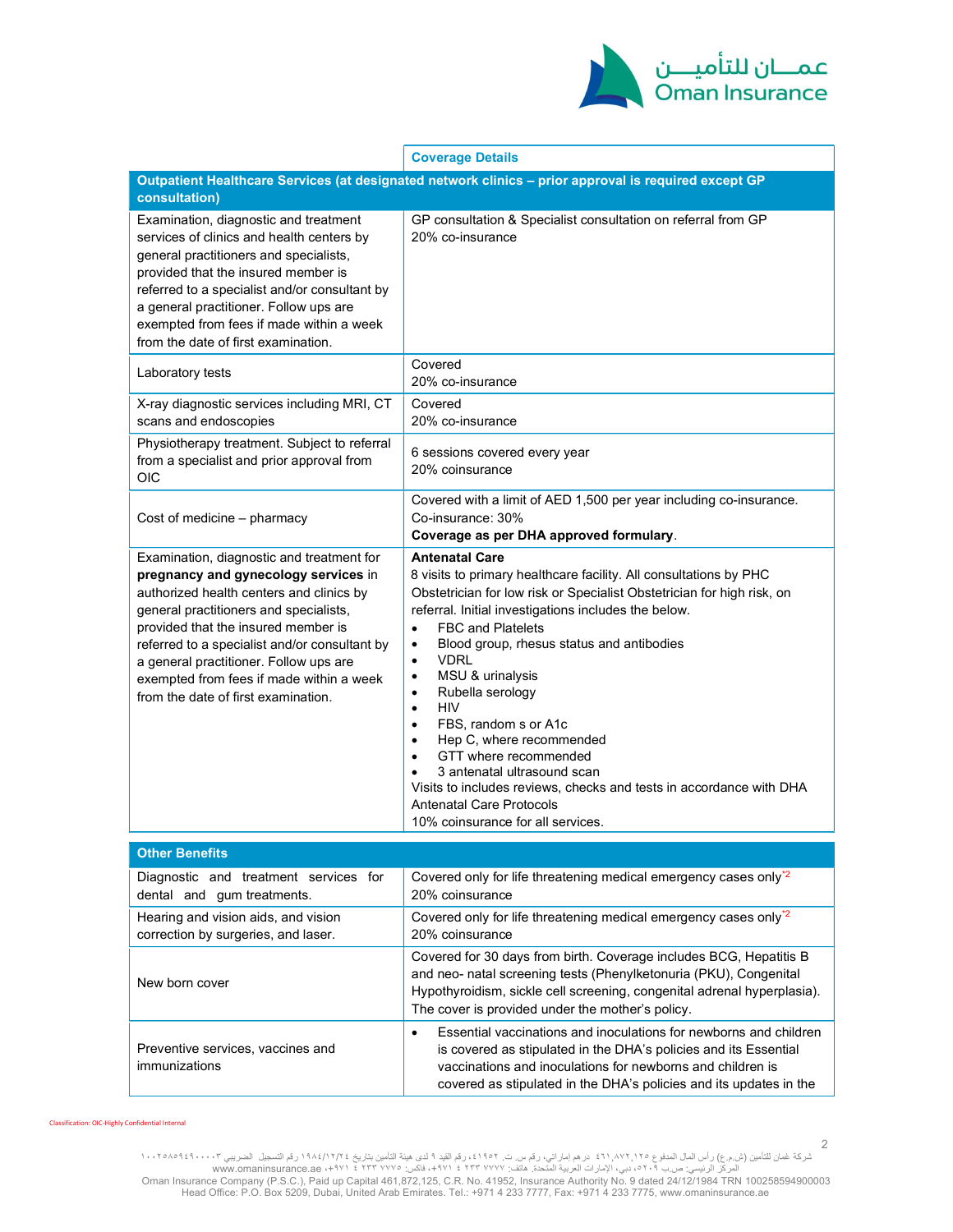

| $\bullet$<br>$\bullet$<br>$\bullet$<br>٠<br>$\bullet$ | assigned facilities (currently the same as Federal MOH), through<br>selected providers.<br>Preventive services as stipulated by DHA to include initially<br>diabetes screening<br>Frequency restricted to:<br>Diabetes: - Every 3 years from age 30<br>- High risk individuals annually from age 18<br>Hepatitis C Virus Screening and treatment: To be followed as per<br>the quidelines laid out in the Hepatitis C support program<br>Cancer Screening and treatment: To be followed as per the<br>guidelines laid out in the Cancer support program<br>Adult Pneumococcal Conjugate Vaccine followed As per DHA<br>adult Pneumococcal Vaccination guidelines<br>Hepatitis B Virus Screening and treatment: To be followed as per<br>the quidelines (TBA) |
|-------------------------------------------------------|--------------------------------------------------------------------------------------------------------------------------------------------------------------------------------------------------------------------------------------------------------------------------------------------------------------------------------------------------------------------------------------------------------------------------------------------------------------------------------------------------------------------------------------------------------------------------------------------------------------------------------------------------------------------------------------------------------------------------------------------------------------|
|-------------------------------------------------------|--------------------------------------------------------------------------------------------------------------------------------------------------------------------------------------------------------------------------------------------------------------------------------------------------------------------------------------------------------------------------------------------------------------------------------------------------------------------------------------------------------------------------------------------------------------------------------------------------------------------------------------------------------------------------------------------------------------------------------------------------------------|

| Inside UAE - Outside Network (Coinsurance applies over and above Network Deductions)                                                       |  |  |
|--------------------------------------------------------------------------------------------------------------------------------------------|--|--|
| Emergency in UAE                                                                                                                           |  |  |
| 0% Coinsurance                                                                                                                             |  |  |
| Actual                                                                                                                                     |  |  |
| Elective in UAE (If treatment / service is not available within the network then cover is 100% at actual subject to<br>$PAR$ <sup>*1</sup> |  |  |
| Not Covered 2                                                                                                                              |  |  |
| Not Applicable                                                                                                                             |  |  |
| Abroad (within agreed territory) – Coinsurance applies over and above network deductibles                                                  |  |  |
|                                                                                                                                            |  |  |
|                                                                                                                                            |  |  |
| Not Covered                                                                                                                                |  |  |
| Not Applicable                                                                                                                             |  |  |
| <b>Elective Abroad</b>                                                                                                                     |  |  |
| Not Covered                                                                                                                                |  |  |
| Not Applicable                                                                                                                             |  |  |
|                                                                                                                                            |  |  |

\*1 Co-insurance of 20% for all inpatient services subject to a ceiling of AED 500 per claim and AED 1,000 in aggregation (maximum per year).

\*2 These benefits are covered only in case of life threatening medical emergencies.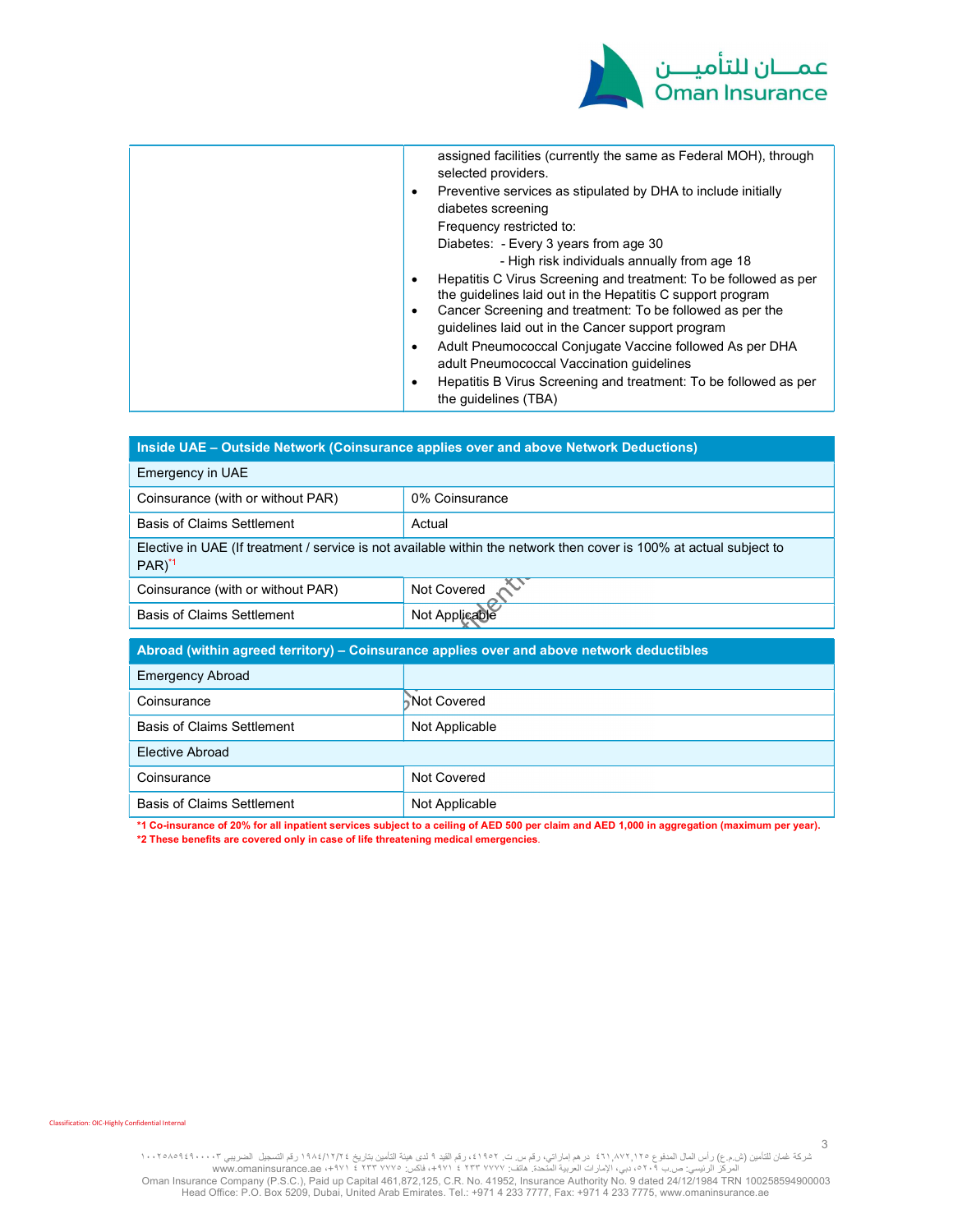

### **Conditions**

1. Premium is payable annually and in advance. Premium will be computed and sent separately and will be based on the details provided on the application form.

2. If dependents are to be covered, coverage is compulsory for all family members (Wife & Children) residing in the Emirate of Dubai on valid Residence visa. No voluntary option to be exercised by any dependents.

3. Deletions must be reported immediately and the original card must be returned. Deletions shall not be processed if the original card is not returned.

4. All addition/deletion of members on pro-rata basis.

5. The benefits offered in this quotation do not comply with the Abu Dhabi Health Authority regulation for mandatory insurance. The insured is required to report in case the group has any Abu Dhabi based members for whom a separate compliant plan can be offered.

6. This offer is valid only for applicants and their eligible dependents as mentioned below:

- DHA Easy: For domestic staff
- DHA Family: For people with a salary of AED 4,000 or less and their eligible dependents
- DHA Family Plus: For people with a salary above AED 4,000 and their eligible dependents

7. This offer is subject to DHA approved exclusions list.

8. Outpatient treatments are restricted to clinics only. All specialist doctor visits are subject to referral from a network general practitioner, as per the DHA referral system.

9. This scheme does not support reimbursement of claims incurring outside or inside the designated medical network or abroad. Only non-excluded, life threatening emergency medical conditions in the UAE will be considered pursuant to DHA Policy Directive Number 1 of 2016 (PD 01/2016).

10. From the date of receipt of completed documentation, Oman Insurance requires up to 14 working days to set up and issue your policy and cards. This is exclusive of any undue delays that may be experienced from the regulators in approving the products. Hence, our valued clients are advised to ensure that all the required documents and data are submitted sufficiently in advance, to avoid any unforeseen delays in issuance of policy and cards.

11. This offer is valid for 30 days from the date of this quotation.

12. The Company shall not provide cover not shall it be liable to pay any claim or provide any benefit hereunder to the extent that the provision of such cover, payment of such claim or provision of such benefit would expose the Company to any sanction, laws or regulations of the European Union, United Kingdom, United States of America, United Arab Emirates and all other jurisdictions where the Company transacts its business.

13. All benefits limits are inclusive of its co-insurance (where co-insurance is applicable).

14. Referral procedure: In respect of Essential Benefit Plan members, no costs incurred for advice, consultations or treatments provided by specialist or consultants without the insured first consulting a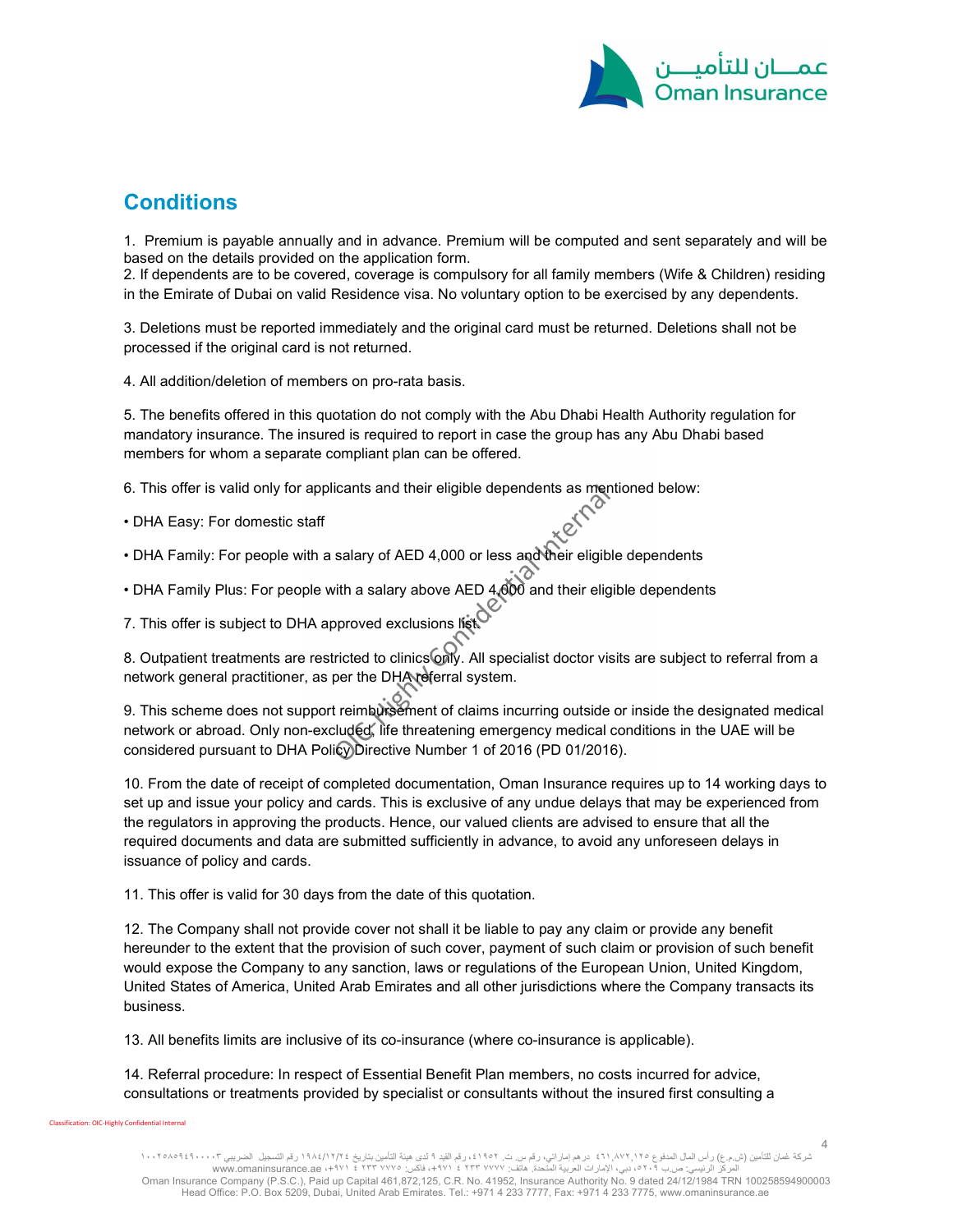

General Practitioner (or equivalent, as designated by DHA) who is licensed by DHA or another competent UAE authority will be payable by the insurer. The General Practitioner must make his referral together with reasons via DHA e-referrals system for the claim to be considered by the insurer.

15. DHA minimum preventive services:

• Diabetes screening: this benefit is covered every 3 years for members 30 years and above. For high risk

individuals entitlement age for this benefit is 18 years.

• Hepatitis C Virus Screening and treatment: To be followed as per the guidelines laid out in the Hepatitis C

support program

• Cancer Screening and treatment: To be followed as per the guidelines laid out in the Cancer support program

• Adult Pneumococcal Conjugate Vaccine followed As per DHA adult Pneumococcal Vaccination guidelines

• Hepatitis B Virus Screening and treatment: To be followed as per the guidelines (TBA)

16. Annual upper aggregate claims limit (including any coinsurance and/or deductibles).

17. You are hereby reminded that you are under an obligation to ensure that you disclose to OIC any and all material information which may have changed since inception of your initial policy. A matter or circumstance is material if it would influence acceptance or assessment of your risk, your proposal for insurance or the terms of insurance offered (including the premium). If you are in any doubt as to whether or not any information or circumstance is a Material Fact, you should disclose it. Failure to disclose such material information may entitle us, at our sole discretion, to consider your policy as void.

Classification: OIC-Highly Confidential Internal

5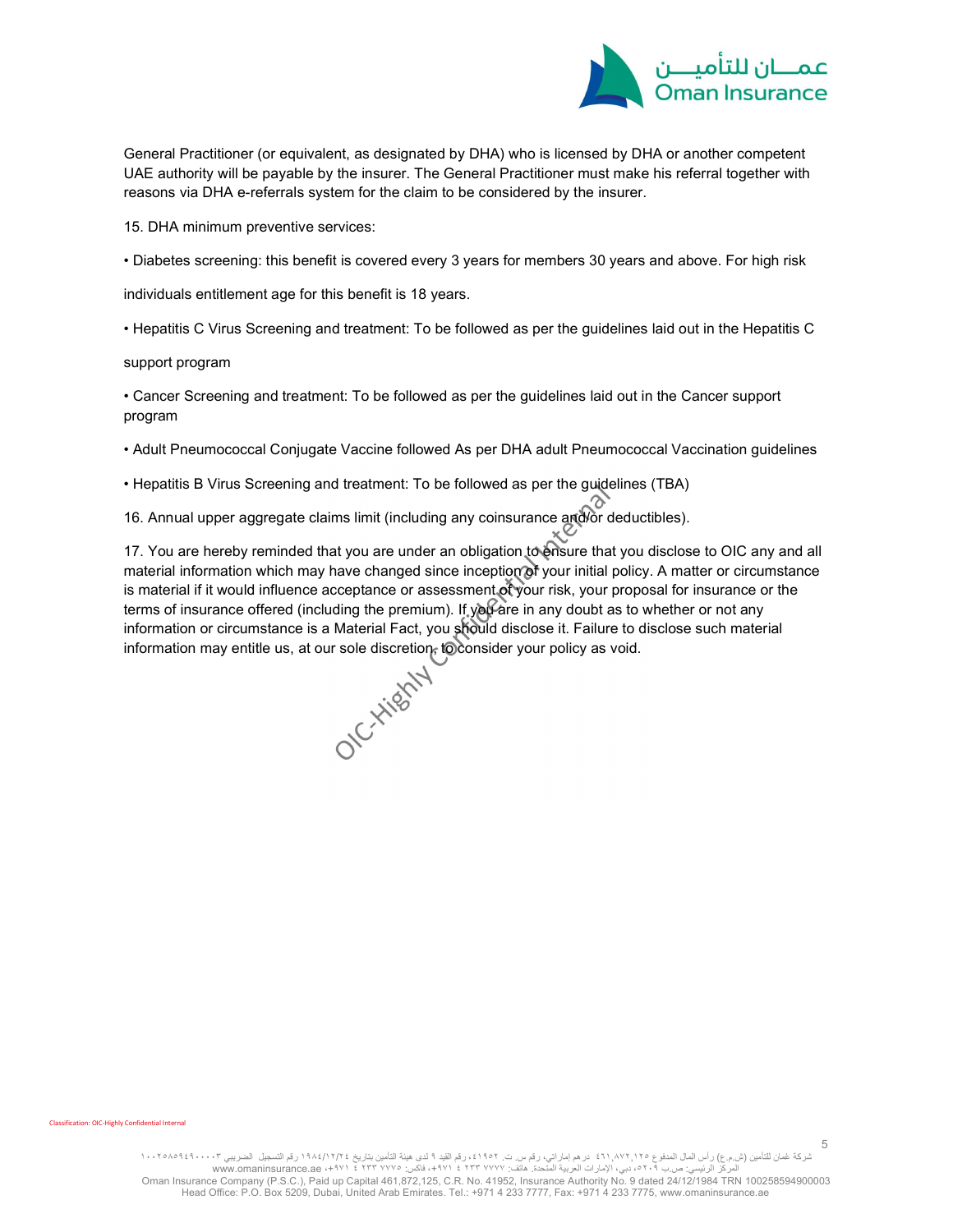

## **Exclusions**

#### Excluded (non-basic) healthcare services

1. Healthcare Services which are not medically necessary

2. All expenses relating to dental treatment, dental prostheses, and orthodontic treatments.

3. Care for the sake of travelling.

4. Custodial care including

(1) Non-medical treatment services;

(2) Health-related services which do not seek to improve or which do not result in a change in the medical condition of the patient.

5. Services that do not require continuous administration by specialized medical personnel.

6. Personal comfort and convenience items (television, barber or beauty service, guest service and similar incidental services and supplies).

7. All cosmetic healthcare services and services associated with replacement of an existing breast implant. Cosmetic operations which are related to an Injury, sickness or congenital anomaly when the primary purpose is to improve physiological functioning of the involved part of the body and breast reconstruction following a mastectomy for cancer are covered.

8. Surgical and non-surgical treatment for obesity (including morbid obesity), and any other weight control programs, services, or supplies.

9. Medical services utilized for the sake of research, medically non-approved experiments, investigations, and pharmacological weight reduction regimens.

10. Healthcare Services that are not performed by Authorized Healthcare Service Providers.

11. Healthcare services and associated expenses for the treatment of alopecia, baldness, hair falling, dandruff or wigs.

12. Health services and supplies for smoking cessation programs and the treatment of nicotine addiction.

13. Treatment and services for contraception

ification: OIC-Highly Confidential Internal

14. Treatment and services for sex transformation, sterilization or intended to correct a state of sterility or infertility or sexual dysfunction. Sterilization is allowed only if medically indicated and if allowed under the Law.

15. External prosthetic devices and medical equipment.

16. Treatments and services arising as a result of professional sports activities, including but not limited to, any form of aerial flight, any kind of power-vehicle race, water sports, horse riding activities, mountaineering activities, violent sports such as judo, boxing, and wrestling, bungee jumping and any other professional sports activities.

17. Growth hormone therapy unless medically necessary.

18. Costs associated with hearing tests, prosthetic devices or hearing and vision aids.

19. Mental Health diseases, both outpatient and in-patient treatments, unless it is an emergency condition.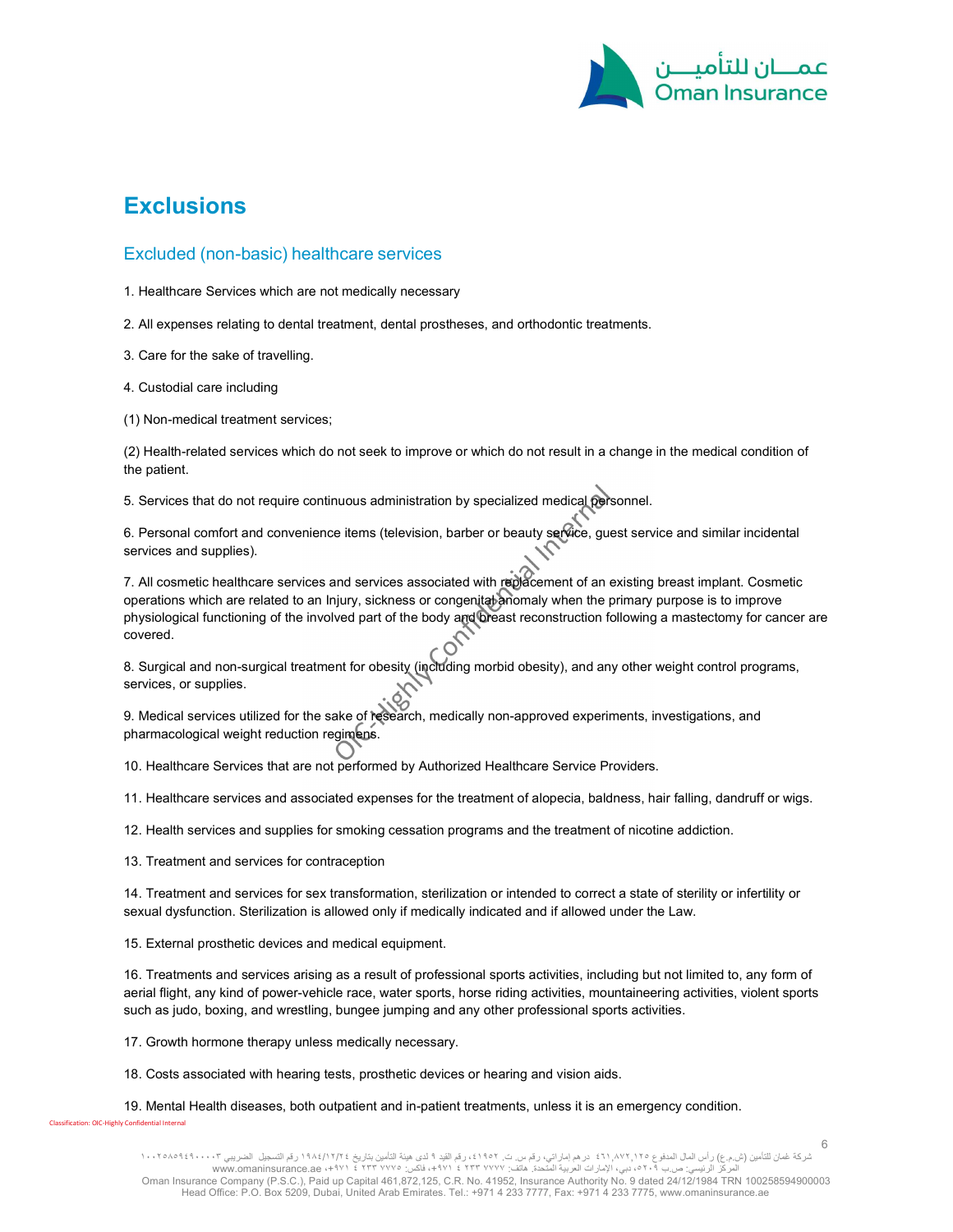

7

20. Patient treatment supplies (including for example: elastic stockings, ace bandages, gauze, syringes, diabetic test strips, and like products; non-prescription drugs and treatments,) excluding supplies required as a result of Healthcare Services rendered during a Medical Emergency.

21. Allergy testing and desensitization (except testing for allergy towards medications and supplies used in treatment); any physical, psychiatric or psychological examinations or investigations during these examinations.

22. Services rendered by any medical provider who is a relative of the patient for example the Insured person himself or first-degree relatives.

23. Enteral feedings (via a tube) and other nutritional and electrolyte supplements, unless medically necessary during inpatient treatment.

24. Healthcare services for adjustment of spinal subluxation.

25. Healthcare services and treatments by acupuncture; acupressure, hypnotism, massage therapy, aromatherapy, ozone therapy, homeopathic treatments, and all forms of treatment by alternative medicine.

26. All healthcare services & treatments for in-vitro fertilization (IVF), embryo transfer; ovum and sperms transfer.

27. Elective diagnostic services and medical treatment for correction of vision

28. Nasal septum deviation and nasal concha resection.

29. All chronic conditions requiring haemodialysis or peritoneal dialysis, and related investigations, treatments or procedures.

30. Healthcare services, investigations and treatments related to viral hepatitis and associated complications, except for the treatment and services related to Hepatitis A and C.

31. Any services related to birth defects, congenital diseases and deformities unless if left untreated will develop into an emergency.

32. Healthcare services for senile dementia and Alzheimer's disease.

33. Air or terrestrial medical evacuation and unauthorized transportation services.

34. Inpatient treatment received without prior approval from the insurance company including cases of medical emergency that were not notified within 24 hours from the date of admission where possible.

35. Any inpatient treatment, investigations or other procedures, which can be carried out on outpatient basis without jeopardizing the Insured Person's health.

36. Any investigations or health services conducted for non-medical purposes such as investigations related to employment, travel, licensing or insurance purposes.

37. All supplies which are not considered as medical treatments including but not limited to: mouthwash, toothpaste, lozenges, antiseptics, , food supplements, skin care products, shampoos and multivitamins (unless prescribed as replacement therapy for known vitamin deficiency conditions); and all equipment not primarily intended to improve a medical condition or injury, including but not limited to: air conditioners or air purifying systems, arch supports, exercise equipment and sanitary supplies.

38. More than one consultation or follow up with a medical specialist in a single day unless referred by the treating physician.

39. Health services and associated expenses for organ and tissue transplants, irrespective of whether the Insured Person is a donor or a recipient. This exclusion also applies to follow-up treatments and complications unless if left untreated will develop into an emergency.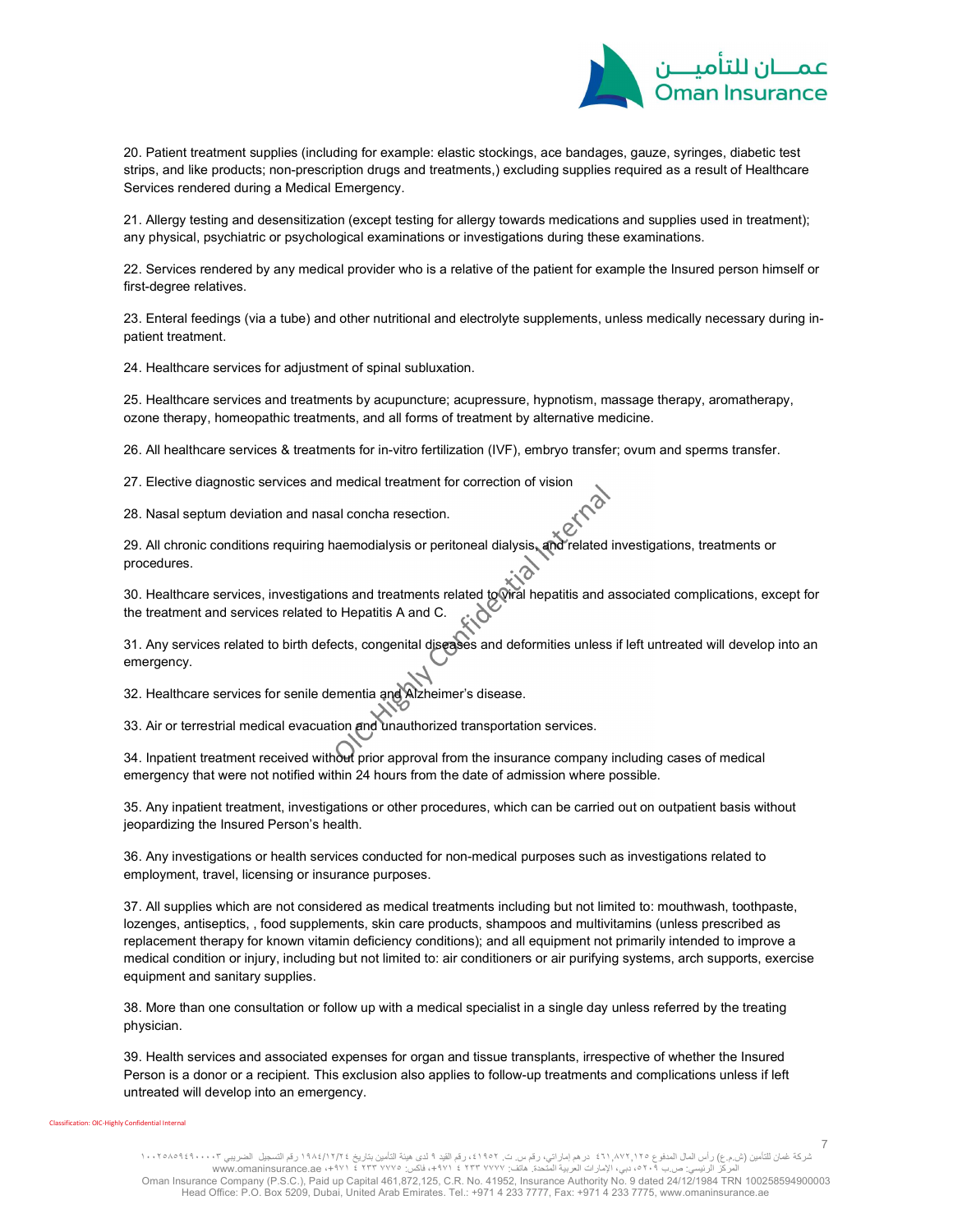

40. Any expenses related to immunomodulators and immunotherapy unless medically necessary.

41. Any expenses related to the treatment of sleep related disorders.

42. Services and educational programs for people of determination, this also includes disability types such as but not limited to mental, intellectual, developmental, physical and/or psychological disabilities.

### Healthcare services outside the scope of health insurance (In Emergency cases as defined by PD 02-2017, the following must be covered until stabilization at minimum)

1. Injuries or illnesses suffered by the Insured Person as a result of military operations of whatever type.

2. Injuries or illnesses suffered by the Insured Person as a result of wars or acts of terror of whatever type.

3. Healthcare services for injuries and accidents arising from nuclear or chemical contamination.

4. Injuries resulting from natural disasters, including but not limited to: earthquakes, tornados and any other type of natural disaster.

5. Injuries resulting from criminal acts or resisting authority by the Insured Person.

6. Injuries resulting from a road traffic accident.

7. Healthcare services for work related illnesses and injuries as per Federal Law No. 8 of 1980 concerning the Regulation of Work Relations, its amendments, and applicable laws in this respect.

8. All cases resulting from the use of alcoholic drinks, controlled substances and drugs and hallucinating substances.

9. Any investigation or treatment not prescribed by a doctor.

10. Injuries resulting from attempted suicide or self-inflicted injuries.

11. Diagnosis and treatment services for complications of exempted illnesses.

12. All healthcare services for internationally and/or locally recognized epidemics.

13. Healthcare services for patients suffering from (and related to the diagnosis and treatment of) HIV – AIDS and its complications and all types of hepatitis except virus A and C hepatitis.